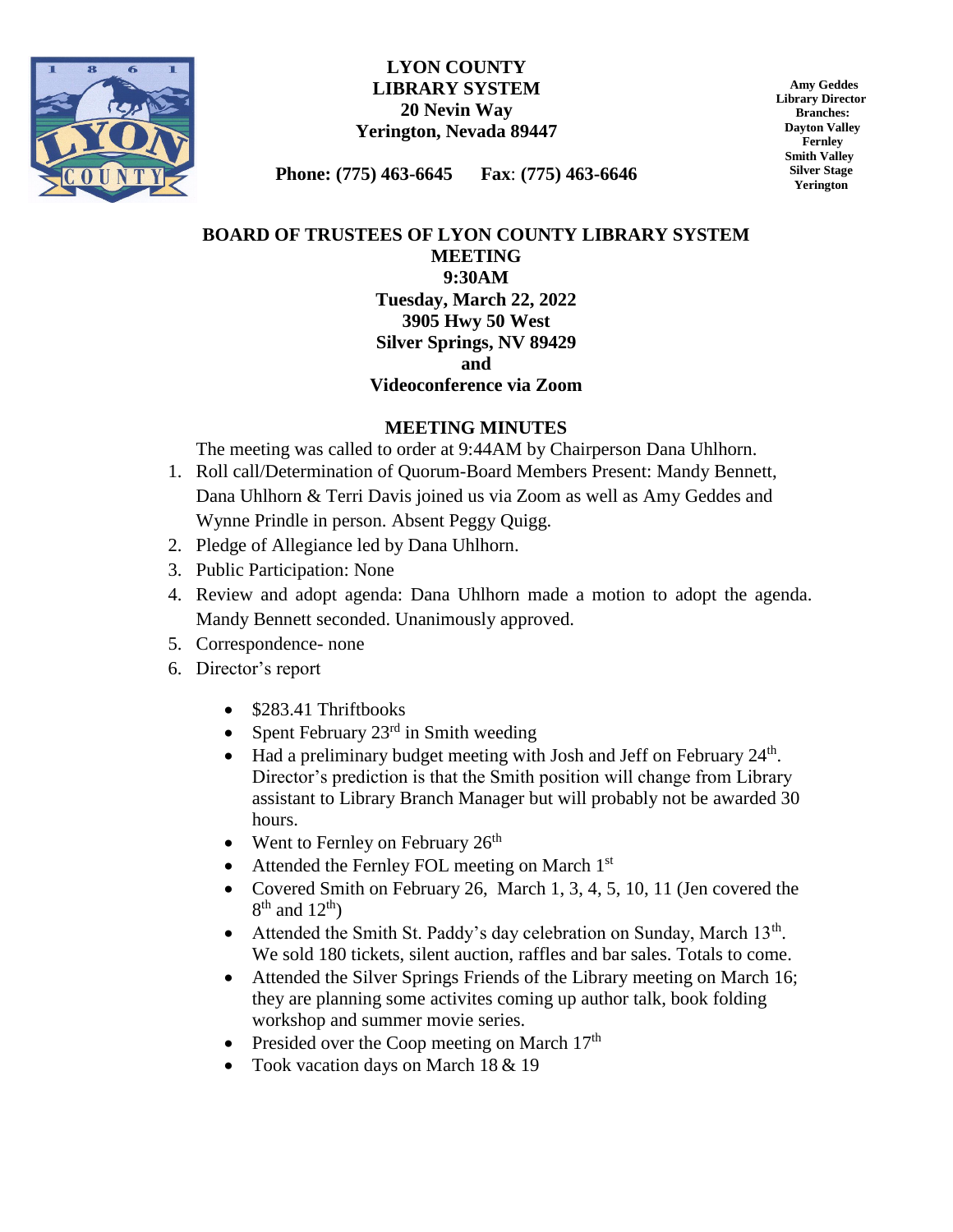- Scheduled my vacation to go to Oklahoma- I will be gone April 17-May 2, 2022 (2 weeks). Director will miss the next meeting on April  $26<sup>th</sup>$ .
- Budget is where it should be, director will overspend for books and underspend in a couple of other categories
- 7. For Possible Action: Review and accept claims. Dana Uhlhorn made a motion to accept the claims. Terri Davis seconded. Unanimously approved.
- 8. Review and approve minutes

8a. Review and approve minutes from the 2-22-2022 meeting. Dana Uhlhorn made a motion to approve the minutes. Mandy Bennett seconded. Unanimously approved.

- 9. Friends of the Library Reports and comments: None
- 10. Board of Trustee comments: None

### **New Business**

11.

11a. For Information Only: County Updates- none

11b. For Information Only: Discuss progress on the Lyon County Library Foundation Survey- none

11c. For Information Only: Update on Strategic Plan- Dana asked what the next steps for the bookmobile is, he would like to have the used vehicle that we identified checked out. The director asked if she could interject and let the board know that she, along with Vida Keller and Ken Gray had a zoom meeting with Josh Foli on March  $8<sup>th</sup>$  and that the summary of the conversation is that the acquisition of a bookmobile is a solid no. Vida did talk Josh into a pilot for the summer where we would use an existing vehicle if we could find one and existing staff to try out a bookmobile route for 3 months. There were no vehicles available, and Josh asked if we could use the library truck and the answer is that it is not appropriate for the task. The needs assessment may help with this topic in the future. The feeling from Josh is that we cannot fund staff to drive a bookmobile. Director stated that we will have to try to staff this with grant funding if we are to try to move forward. Josh did say that if we came up with a formal proposal with all details that he will take a look at it. Director will work on putting together a presentation and driving some possible routes. Dana will work on finding the costs for maintaining the vehicle and wrapping it will the library logo.

11d. For Possible Action: Discuss the upcoming open vacancies on the Lyon County Library Board of Trustees for 2022. Dana put this out on Facebook and director got some emails of interest, but they were all from Fernley. If we do have another board member from Fernley representing Daytong then that person would need to go to the Dayton Friends of the Library meetings. Dana recommended that we have someone in the Dayton area put an announcement out on social media in their community.

11e. For Possible Action: Review and approve the renewal of the agreement with Thriftbooks for the next 3 years. Dana asked whether we had time to sell some of our books online and the directors response was that we don't have time to sell used books online ourselves. We split profits and shipping 50/50 with thriftbooks